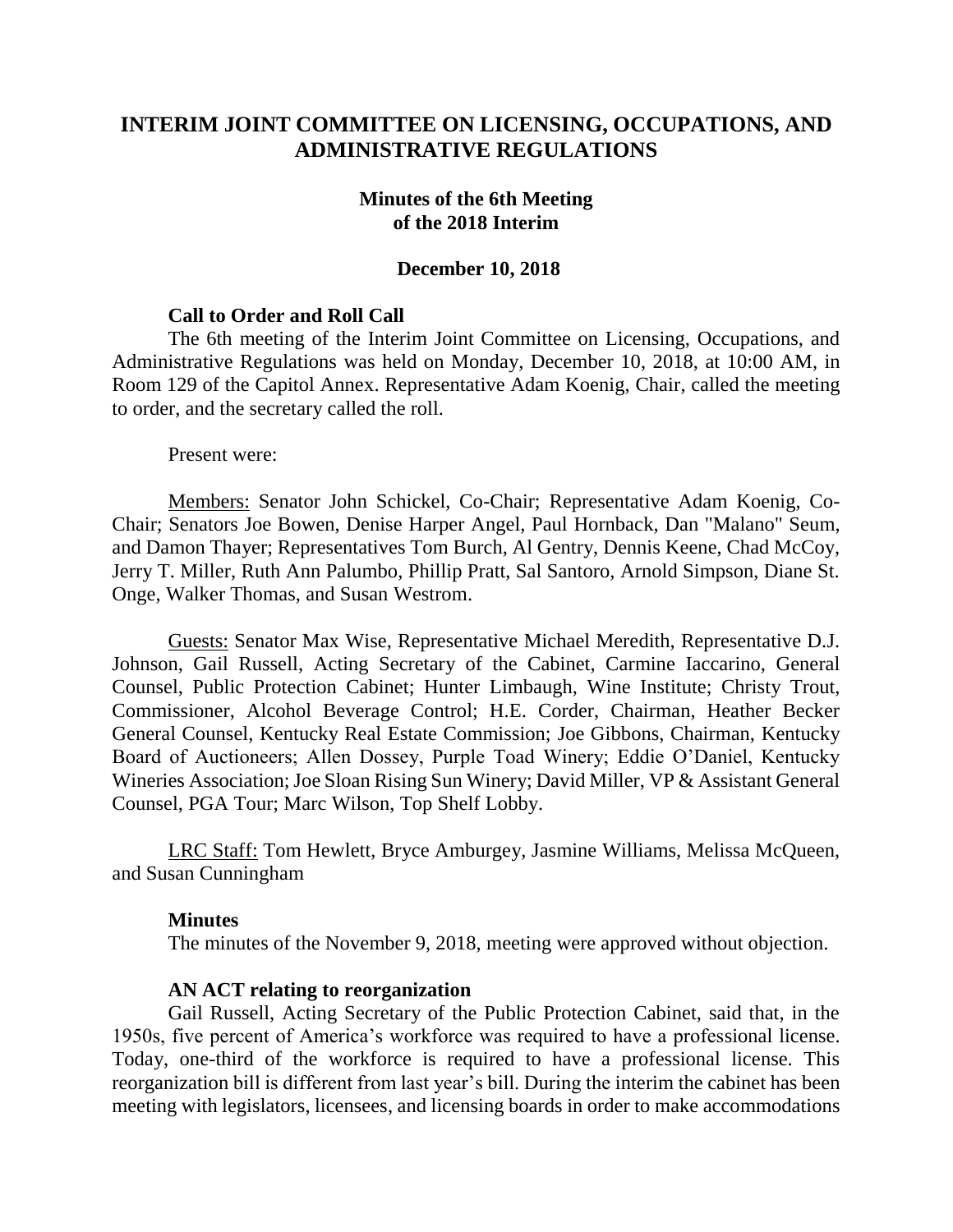for these groups that are affected by the bill. Committee members have been given a list of 15 items that have been changed from the old bill.

Some of the smaller boards have no plan for succession. They have only one executive director and that person has all personal knowledge regarding the business conducted by that board. This can create a problem if that person becomes ill or retires without notice. Another problem is trying to help constituents with board problems. The Public Protection Cabinet (PPC) has no authority over any board and therefore cannot assist with constituent issues.

The current bill, when enacted, would allow better management of procurement, finance and personnel issues. It would provide necessary state oversight to allow for antitrust immunity that will protect the boards individually and as a whole. It allows for crossboard collaboration and an opportunity for best practices due to better communication with each other. Management under one major umbrella organization will provide cost savings and efficiency. Centralization of boards should also bring down the cost of fees.

Representative Koenig commented that the legislature creates boards and is responsible for making sure that there is proper oversight. As an example of the problem from lack of oversight he stated one Executive Director, who had run a board for decades, retired recently with no notice. Accounting had been kept in spiral notebooks at her home. Most board members have no idea about the North Carolina Dental Case that provides them personal liability should something not be done properly.

In response to a question from Representative Keene, Secretary Russell said the provision to cap board members' daily per-diem had been removed.

Representative Westrom commented that there is a huge barrier to information on the boards. However, there are a number of licensed professions where licensing fees do not generate enough revenue to have adequate funding for their offices. Some professionals, such as Art Therapy, cannot receive third party reimbursement without licensure. When the larger boards have a need they come to the legislature to address their issue and make a statutory change.

Senator Schickel commented that Secretary Russell and her staff have been open and honest and have tried to work with all parties involved.

In response to a question from Representative Miller, Mr. Iaccarino said the current bill draft mandates that the executive director appointment will be made through the cabinet secretary. There are four exceptions, the Board of Medical Licensure, the Board of Pharmacy, the Board of Nursing, and the Board of Accountancy. Secretary Russell said the licensed occupations have been grouped together by membership size. The bill will try to even the work load and have licensees paying similar fees for services they receive.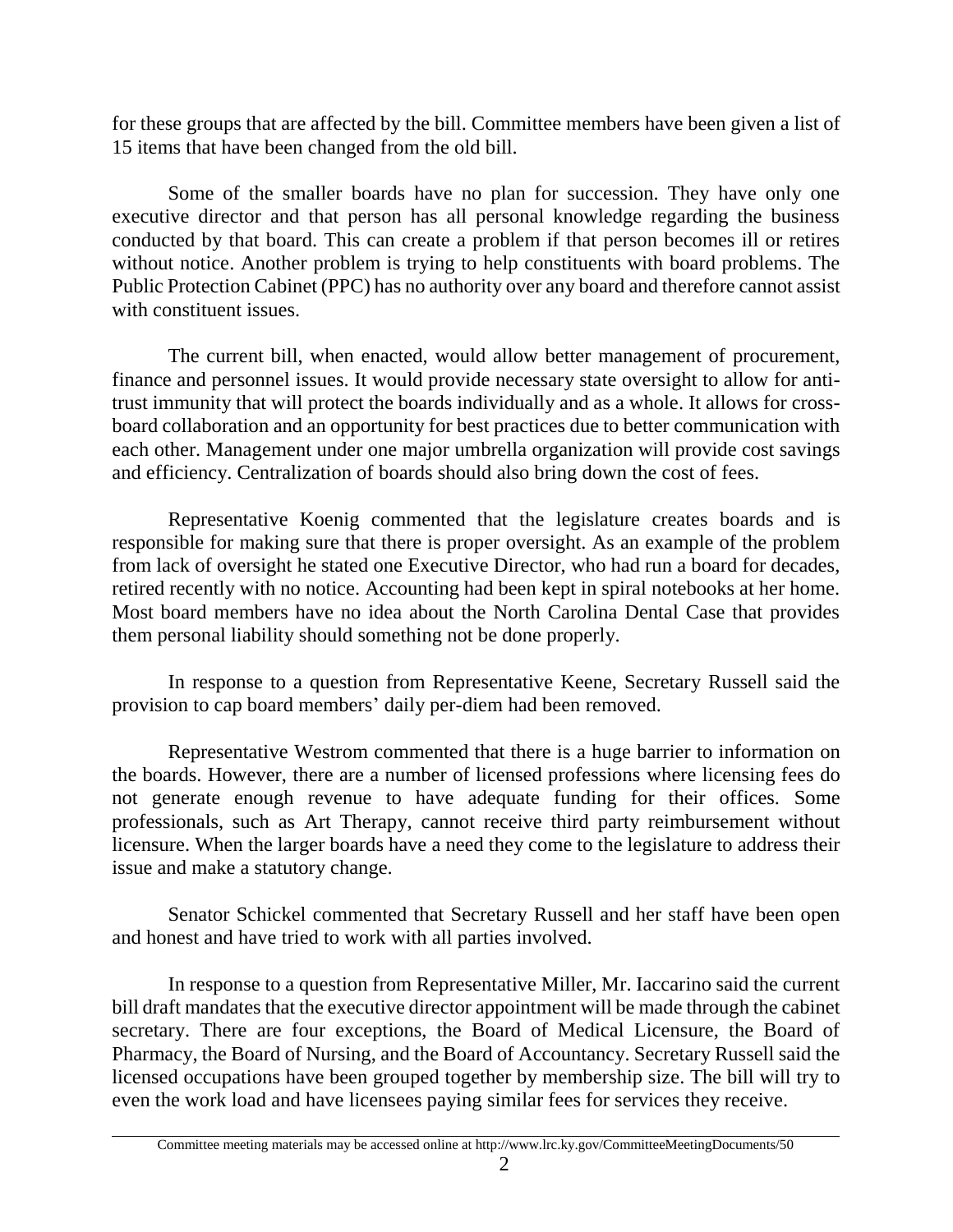Russell Travis, M.D., neurosurgeon from Lexington, said he had been a member of the Kentucky Board of Medical Licensure (KBML) for 12 years, and served as president last year. He opposed Representative Koenig's bill in the last session. Speaking as someone experienced with a licensure board, boards are not challenged by the North Carolina Dental case. The KBML is an independent board with membership dictated by statute. The KBML does license other medical professions such as physician assistants, acupuncturists, athletic trainers, and surgical assistants. The board is given authority to discipline only licensees. Even when the board promulgates administrative regulations they are subject to legislative approval. As this bill currently stands the board will have to ask permission from the Executive Branch to write regulations. The legislature has granted immunity to the board under KRS 311.603, to act as a licensure board.

The KBML has sufficient state supervision. The board cannot act against a nonlicensee. The board would have to request injunctive relief for judicial process. The board's actions are subject to multiple layers of board review as well as state review. After HB 1 and HB 333 were passed the board was asked to promulgate regulations. These were subject to oversight, and public comment. The legislature assures KBML structure, process, and procedures are compliant with the North Carolina Dental Board case. That case was an anti-trust case involving unilateral action against a non-licensee. The North Carolina Dental Board attempted to keep non-dentists from whitening teeth. Unless seeking an injunction in court, the KBML does not have authority over non-licensees. The case defines what "active state supervision" means including the legislative process and judicial review, which are already provided by our state legislature and judicial system.

There may be boards who have problems and need help; however, the KBML does not. In the case Petrie vs the Virginia Board of Medicine, the board has the authority to regulate chiropractors. Dr. Petrie was a chiropractor that was deemed to have gone above the medical practice acts of his license. Dr. Petrie was disciplined. The Supreme Court ruled that this was not a violation because the Virginia Board of Medicine is allowed to discipline licensees. Also, not even North Carolina has reorganized their boards since the dental case. In August 2017, the Kentucky US Federal Court, Eastern Division heard a case in which the KBML disciplined Dr. Beshear, and Dr. Beshear claims the discipline was anti-trust. The court ruled that is was not. The KBML is immune from anti-trust. In March 2017, the Attorney General ruled that KBML has active state supervision formulated by the Medical Practice Act. The legislature realized the importance of keeping a licensure board as an independent entity, not subject to political decisions or appointments that would affect its ability to carry out legislative intent.

Representative Koenig said he appreciated Dr. Travis comments. He said there are Supreme Court cases that do overrule legislative decisions. There are boards such as the real estate board who make sure that people who are acting as realtors actually are licensed.

Committee meeting materials may be accessed online at http://www.lrc.ky.gov/CommitteeMeetingDocuments/50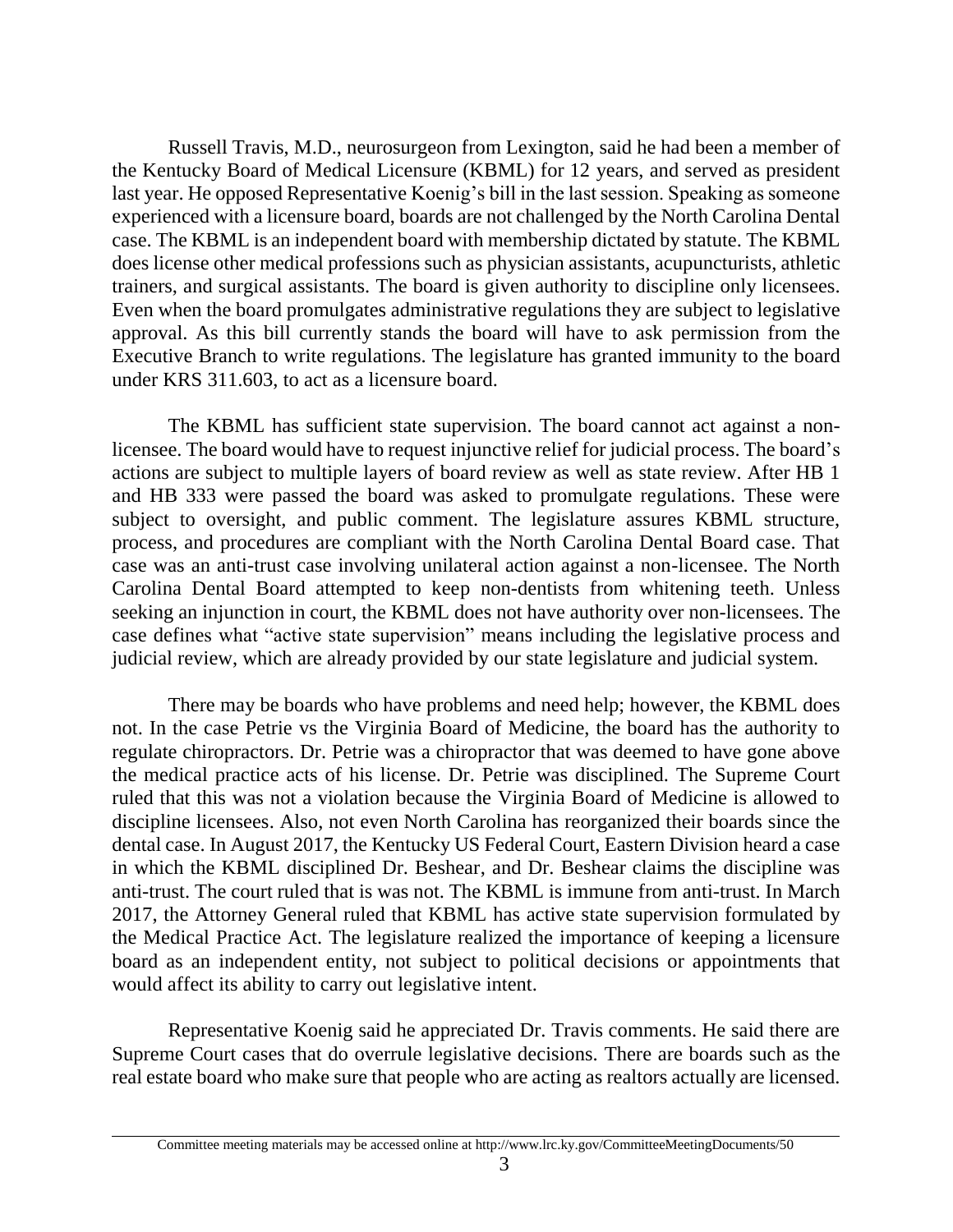Staff will confirm, and mail to the committee members, which boards have authority to penalize their members.

Dr. Travis said, concerning the reorganization bill, section two has language encouraging competition and eliminating unnecessary burdens in marketing. This is a major philosophical change for the KBML. It is not the board's job to encourage competition. The bill talks about active state supervision which the KBML already has. In Section Four, appointing an executive director who has to be approved by the Secretary of the Cabinet politicizes the position which is not appropriate. Another concern is legal counsel. The proposed bill does not allow for hiring legal counsel, but says legal counsel will be provided. The board currently has two attorneys who give legal advice and opinions that keep the board out of damaging litigation. Licensure has become more litigious.

The KBML employs five investigators who are former state police detectives and metro drug officers. These are critical to the KBML to investigate charts and give advice on licensees.

Senator Thayer said the bill did not pass the Senate last year and that Dr. Travis' comments should be considered. The committee should look at keeping the balance between the three branches of government.

## **Shipping of Wine**

Senator Max Wise said wine shipment to Kentucky has been discussed in this committee previously. Only seven states, Kentucky included, do not allow direct shipment of wine. It is time for Kentucky to look at the direct shipment of wine. Constituents who visit other states such as California and Oregon, want to ship wine home but are told the winery cannot ship into Kentucky. Most Kentucky wine cannot be found in large box stores.

Hunter Limbaugh, South Region Wine Institute, said this legislation is needed. The number of wineries that exist now is well over 10,000. It is also difficult for wineries to find representation at the wholesale level. Even with HB 400 passing last year, it still does not allow direct shipping unless you are at the winery when ordering, or if the customer joins a wine club.

Representative St. Onge commented that on a recent trip to California she visited wineries within two miles of each other. One said they could ship, the other said they could not. Kentucky's laws are confusing.

Senator Schickel said citizens continue, consistently, to talk to him about shipping wine. The legislature has a responsibility to take a serious look at this issue in the upcoming session.

Committee meeting materials may be accessed online at http://www.lrc.ky.gov/CommitteeMeetingDocuments/50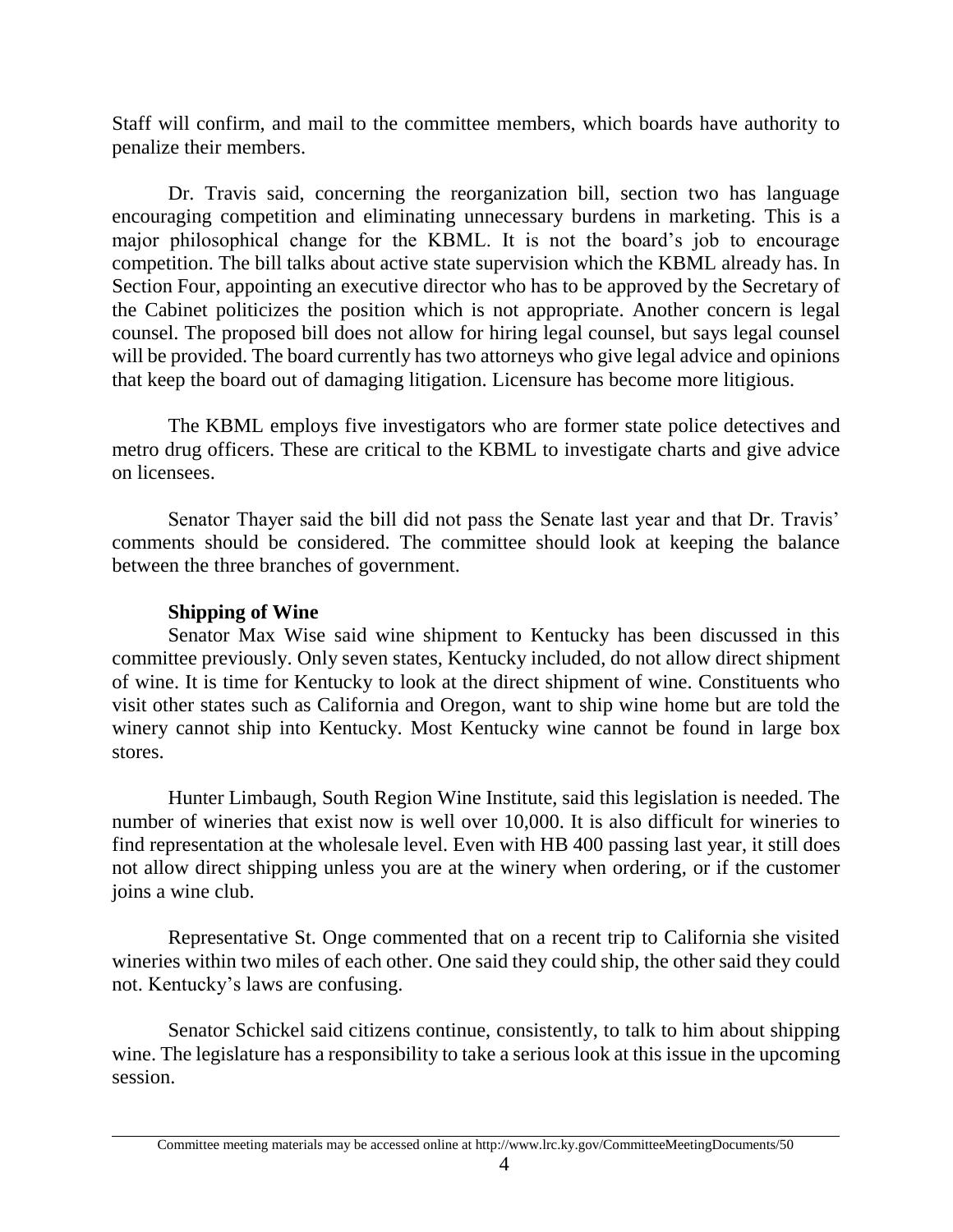## **Alcohol in Dry Territories**

Representative Michael Meredith said everyone knows that is illegal to buy alcohol in a dry territory. However, most people do not know that is illegal to consume, transport through, or even have alcohol in your house in a dry territory. His draft legislation will allow alcohol at private events and in homes. This draft would allow wedding venues in dry territories to serve, but not have a cash bar, so a family could provide alcohol at their private event.

Christy Trout, Commissioner of the Department of Alcoholic Beverage Control (ABC), said a literal reading of the law prohibits someone in a dry territory serving alcohol to guests in their home. Also, if there was a private event, the law as it stands now says you may not purchase your own alcohol, and consume your own alcohol, or serve it to others if you live in a dry territory. The goal of this bill is to modernize the law to allow someone to serve alcohol in a dry territory, at a private event.

Representative Palumbo suggested that on page two, lines 22 and 23, the language "that has been rented for a private event that is not open to the general public" include "where a private event is held." Someone might not rent a facility but just be using a facility. Commissioner Trout responded that one option the ABC was considering was to have language that defines the facility as "not a public place."

In response to Representative Gentry, Representative Meredith said liability was not an issue because the facility can require the person renting the facility to carry liability insurance.

In response to a question from Senator Thayer, Representative Meredith said if a state park facility was rented as a private event this draft would apply. Commissioner Trout added that if some language was changed state parks would be included.

In response to a question from Senator Hornback, Representative Meredith said Kentucky does not license bartenders. However, most venues require that a bartender be hired at an event. Commissioner Trout said Server Training in Alcohol Laws and Regulations (STAR) is available on line. The exam for this training is also online.

In response to a question from Senator Schickel, Representative Meredith said he has lived in dry territory all his life. The key to this bill draft is that the alcohol must be purchased legally so that it is still coming through the three tier system. It is not sold in a dry territory so there would be no cash bars at an event in a dry territory.

In response to a question from Representative Koenig, Commissioner Trout said if a licensed caterer is providing the alcohol then the venue may not need a license.

# **Mechanical Systems**

Committee meeting materials may be accessed online at http://www.lrc.ky.gov/CommitteeMeetingDocuments/50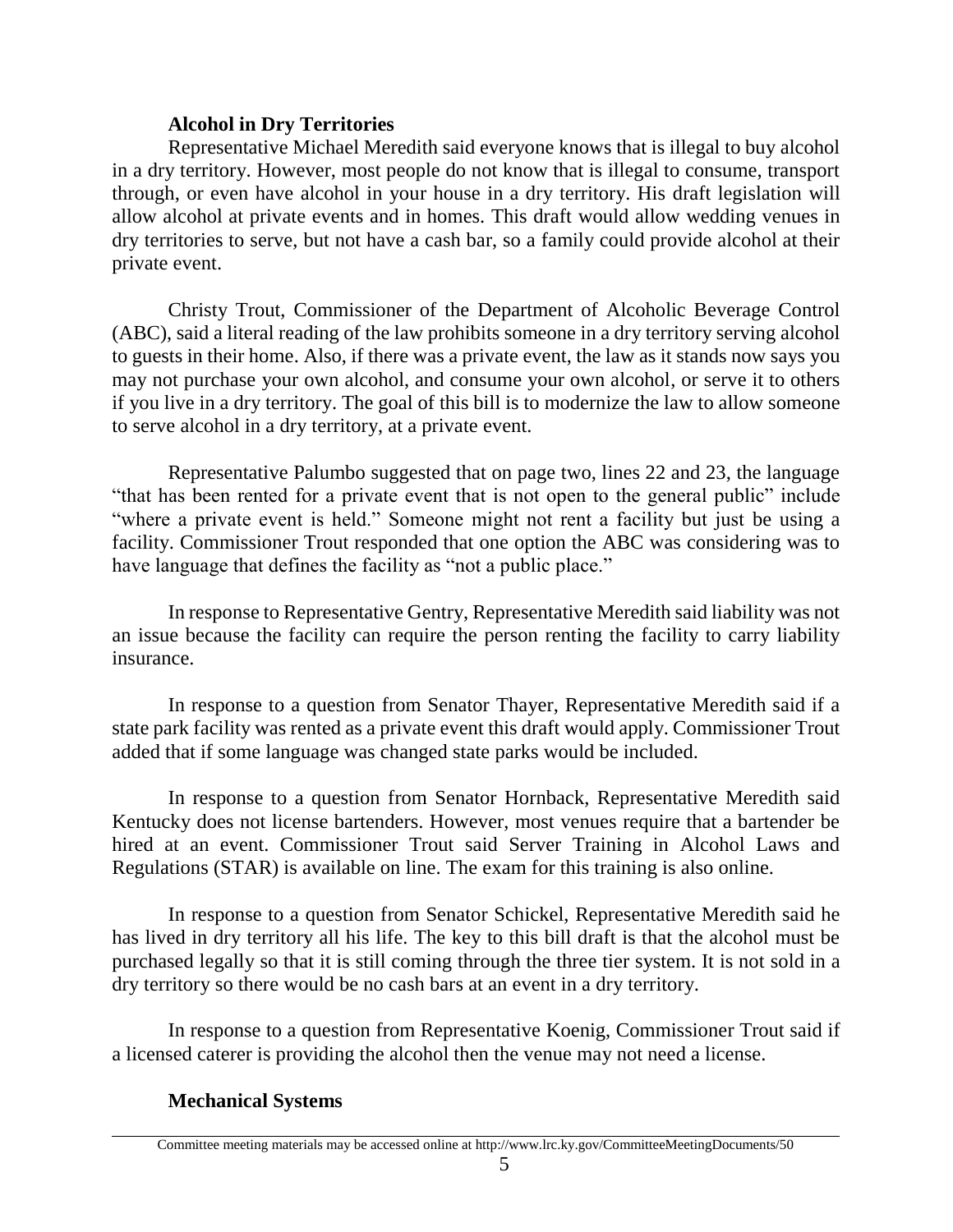Representative D.J. Johnson said Representative-Elect Matt Cook will be the primary sponsor of the bill in the up-coming session. In the 2018 Regular Session, HB 328 had three purposes. One was to allow for licensed mechanical engineers with two years of experience to satisfy the experience requirement for a Master HVAC applicant. This would reduce paperwork. The second item would be to eliminate certain requirement for HVAC license examinations. This is a duplicative process that requires registration with the third party giving the exam and application to state government. Third, inspector applications to a local jurisdiction to become a certified building inspector cannot be filled out until the person is already in the position. The bill would like to reduce administrative processes for HVAC certification.

## **Kentucky Real Estate Commission**

H.E. Corder, Executive Director of the Real Estate Authority said the commission would like to expand the licensure period to two years. Improving the quality of continuing education is also an issue.

Heather Becker, General Counsel for the Real Estate Authority, said changing licenses from one year to two will require a change in how fees are issued. They would need a fluctuating fee with a cap rather than an automatic fee. Also, the term "escrow license" will be changed to "inactive license."

## **Kentucky Board of Auctioneers**

Joe Gribbons, Chairman of the Kentucky Board of Auctioneers, said last session HB 368 passed the House. The board would like to have the same bill this year with one change. The change would be to change injunctive relief for a non-licensed person violating the statutes to be moved from Franklin County to the county in which the violation occurs or the county of the residence of the violator. The bill will also define "escrow account." In statute currently the term is used, but is not defined. They would also like to have discretion to waive "high school diploma" in certain situations where an individual can demonstrate that they have life experience and competency. Also, to allow the board can discipline licensees within 30 days. Currently there is no time limit for submitting requested documentation to the board. Also, to define an Auction House as being in a fixed location rather than on-line, and to clarify "bid minimum."

## **Kentucky Wineries Association**

Allen Dossey, owner of Purple Toad Winery, said the wine industry in general provides the state \$1.1 billion in tax revenue. Small farm wineries also increase tourism. Wine making skills are continually improving. One of the main challenges in the industry is production limits. There are two licenses, a small farm winery license and a winery license. The winery license does not allow on-premises tastings, consumption, or sales. The industry would like to have that changed in statues.

Committee meeting materials may be accessed online at http://www.lrc.ky.gov/CommitteeMeetingDocuments/50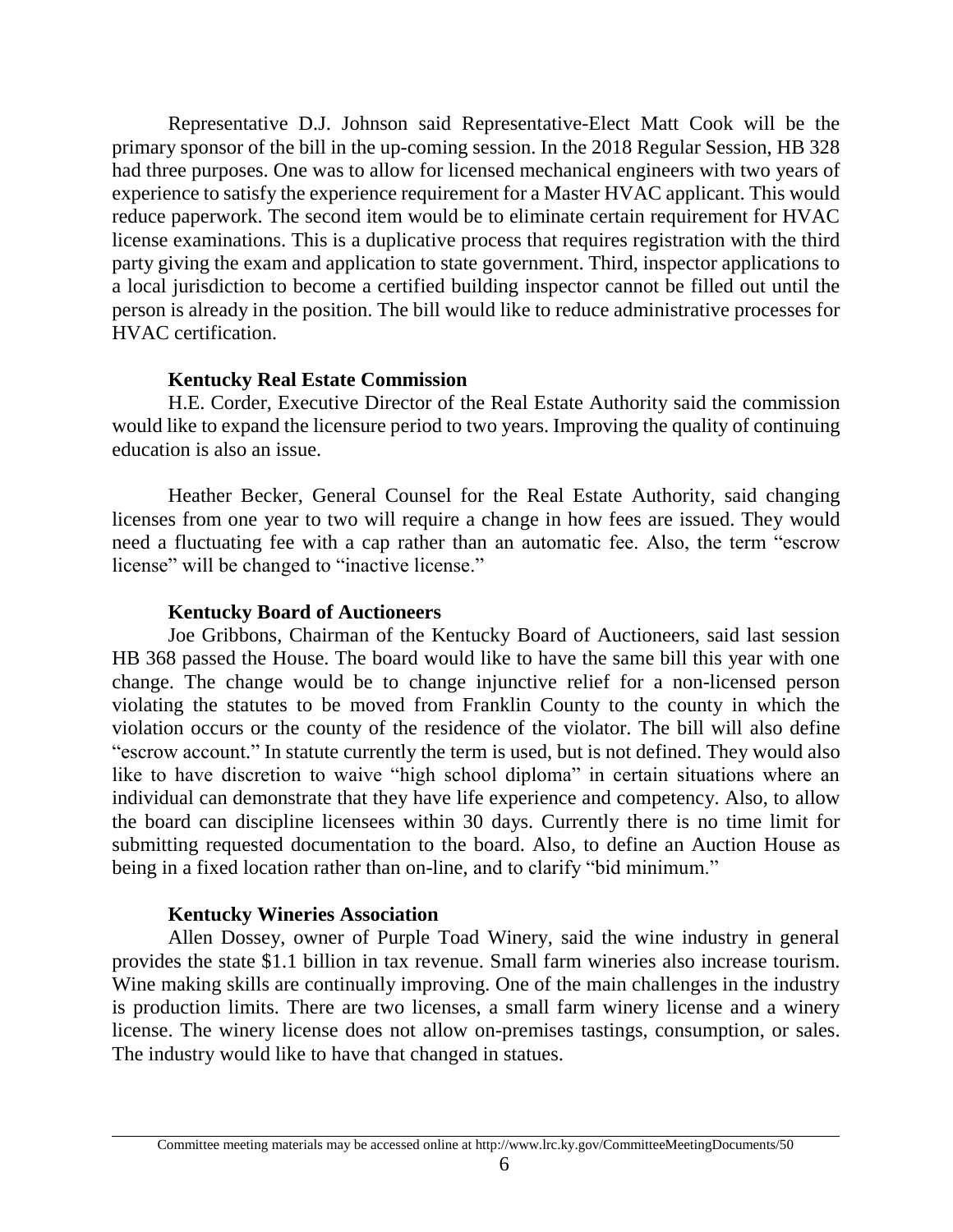The industry is also asking to raise the gallon limit on small farm wineries from 100,000 to 500,000 gallons. When a winery reaches the limit it prohibits that business from growing. The wholesale tax exemption helps wineries who make less than 50,000 gallons of wine. However, small farm wineries who make more than 50,000 gallons now receive an expensive tax bill. Therefore, the industry is requesting a tax exemption at the 100,000 gallon level. The industry would also like to be able to sell wine at 11:00 AM. Visitors to wineries would like to be able to purchase before 1:00 PM. Small farm wineries would like to be able to self-distribute. There are other states who do this, particularly to restaurants. The wine industry would also like 4% of the wholesale excise tax on wine sold in Kentucky to be used to help with funding for the wine council, the state enologist, the state viticulturist and wine marketing.

The wine association has consulted with the ABC who cannot endorse the requested changes. However, ABC saw no regulatory issues subject to the final bill draft.

Representative Miller commented that he saw no reason not to compete with other states.

In response to a question from Representative Westrom, Mr. Dossey said there is a lot of money in the wine industry.

Representative Koenig clarified that Kentucky has been able to ship for quite a while, before other states were able to. Also, the reason for the gallon cap was because of the advantage of a different tax rate.

In response to a question from Senator Thayer, Mr. Dossey said Purple Toad is bumping against the 100,000 gallon cap. Purple Toad has contracted with Wal-Mart in three states. In 2016, 100,000 gallons was plenty; however, now the winery is in Kroger, and in Liquor Barn in five states. There are probably five to seven other wineries who are also approaching the 50,000 gallon cap. For some wineries going over the 50,000 gallon limit is cost prohibitive because of the wholesale tax.

In response to a question from Representative Koenig, Mr. Dossey said the local fiscal court cannot allow wineries to open earlier due to the state mandate of 1:00 PM. Also, production of more than 100,000 gallons is not allowed on a small farm winery license.

## **Data Integrity in Sports Wagering**

David Miller, Counsel for the PGA Tour, said sports betting can provide Kentuckians another way to enjoy the games they love, while also generating revenue for the state. Betting does create risks for the consumer as well as sports, so it should be considered carefully. The leagues ask that legislators consider five principles. These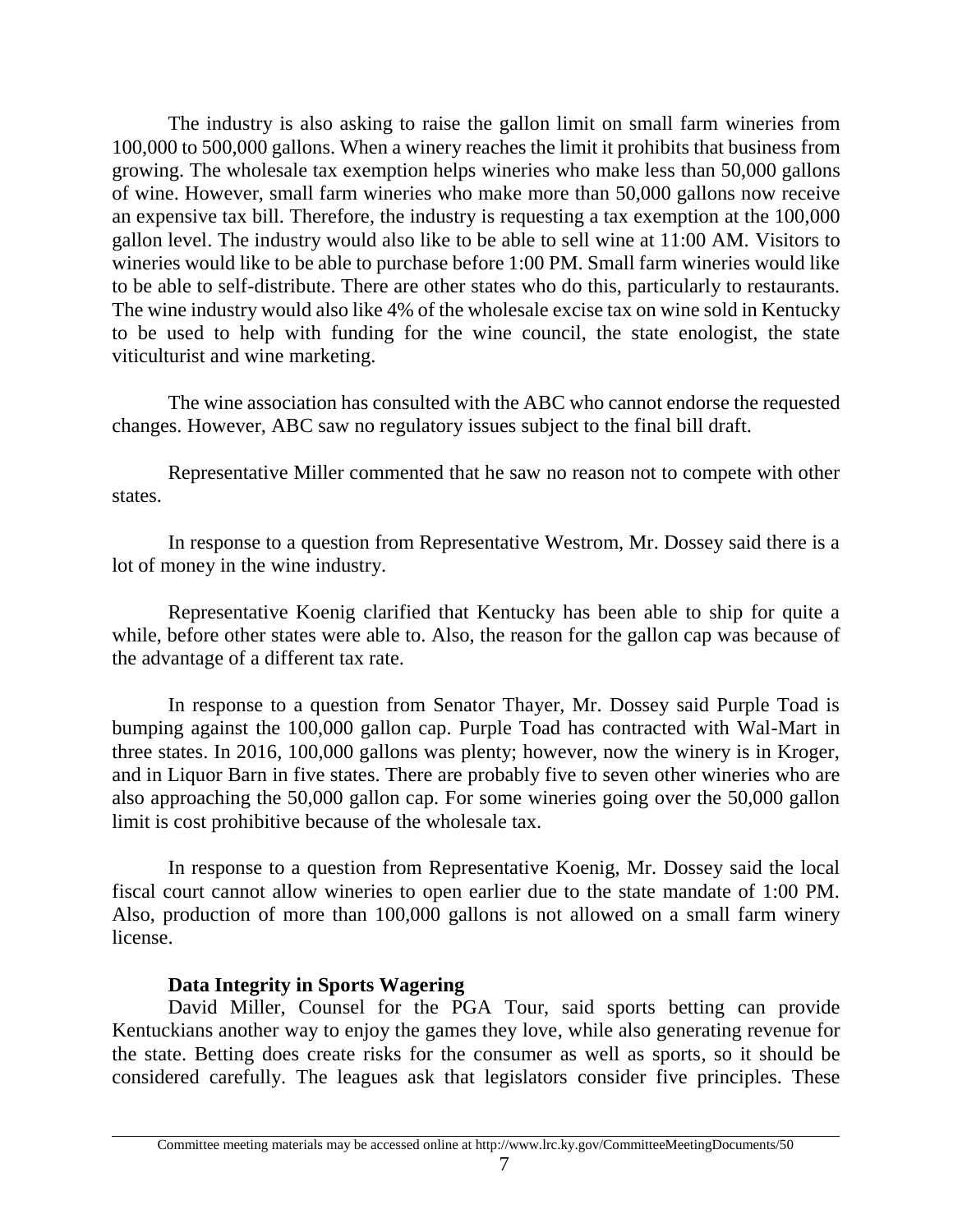principles help in promoting the integrity of sport, protecting consumers and generating revenue for the state and the business.

First, any bill must protect the integrity of sports. One event of match fixing or betting corruption can devastate a league for generations. Sharing information with leagues is essential for integrity monitoring, assisting league investigations and giving the league some voice in bets being offered to avoid bets that are susceptible to match fixing. Second, use official data supplied by leagues. The official source is the most secure data and gives consumers confidence. In-play betting, or live betting, is becoming more popular. In golf there would be shot by shot betting. An unofficial source could give inaccurate measurement for a tee to green drive. Often off-shore websites put illicit software on official websites to "scrape" information to turn around for betting. Third, legislation should offer mobile betting. Churchill Downs offers the Twinspires app with success. It is estimated that it could double revenue in Kentucky. The fourth point is supporting legislation that requires operators have self-exclusion programs for problem gamblers. Advertise responsibly and promote responsible betting. Fifth, the PGA Tour is asking that legislation include a royalty of .25 percent of the bets that will be paid by the operators to the leagues. For every \$100 bet the operator would pay .25 cents to the leagues.

There is precedent for a royalty. In horse racing under the interstate horse racing act, a host track received a percentage of bets placed at other tracks. When a bettor at Saratoga places a bet at Keeneland, Keeneland receives a percentage of that bet from Saratoga. Ultimately the PGA Tour believes that sports betting will be more successful in Kentucky if there is a partnership created with leagues, operators and the state.

In response to a question from Representative St. Onge, Mr. Miller said there would not be a royalty paid when a bet is being placed inter-track. The American Gaming Commission released a study conducted by Oxford Economics, which projected Kentucky to generate \$9.4 million in tax revenue without mobile betting and \$18.6 million with mobile betting.

In response to a question from Representative Koenig, Mr. Miller said the PGA Tour would not be asking for a royalty for people who could use real-time information to make a wager. Piracy and web scraping are yielding unofficial data. The PGA Tour feels that people should not be allowed to come into their tournaments and take information without paying a royalty. Las Vegas is a very small part of the overall betting market. Inplay betting has grown with the rise in technology in the last 10 years. The state of Nevada has not paid a royalty. The PGA Tour is taking a comprehensive look at the best model for promoting integrity, protecting consumers, and generating revenue. When Representative Koenig asked if royalties were paid for sports bets in Europe Mr. Miller said yes, but just in France.

Committee meeting materials may be accessed online at http://www.lrc.ky.gov/CommitteeMeetingDocuments/50